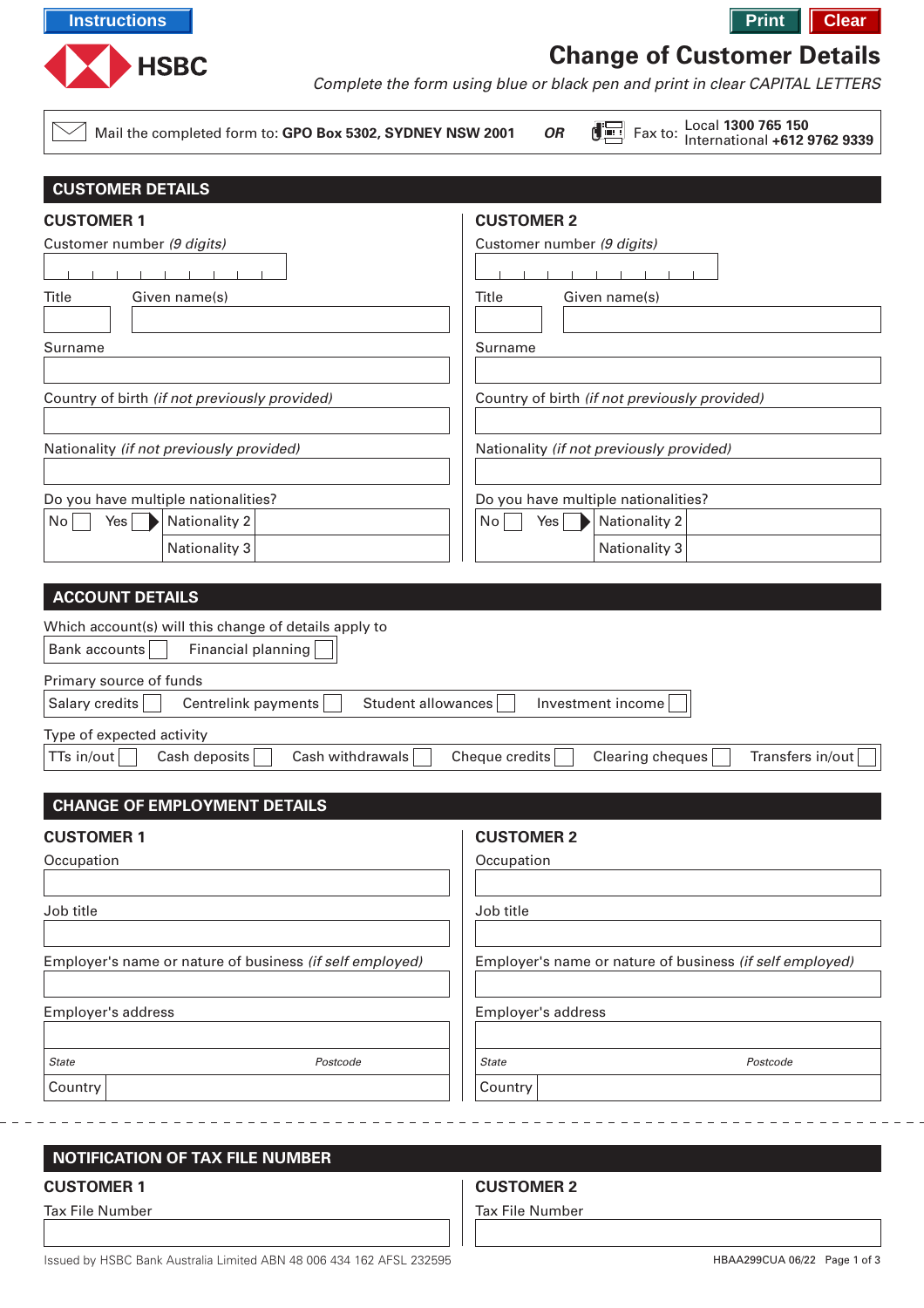# **CHANGE OF ADDRESS DETAILS**

# **CUSTOMER 1**

| <b>CUSTOMER 1</b><br>Current residential address (cannot be a PO Box)                                                     |                              | <b>CUSTOMER 2</b><br><b>Current</b> residential address (cannot be a PO Box)                                              |                              |
|---------------------------------------------------------------------------------------------------------------------------|------------------------------|---------------------------------------------------------------------------------------------------------------------------|------------------------------|
| <b>State</b>                                                                                                              | Postcode                     | <b>State</b>                                                                                                              | Postcode                     |
| Country                                                                                                                   |                              | Country                                                                                                                   |                              |
| Are you a resident of this country for<br>tax purposes?                                                                   | Yes<br>No <sub>1</sub>       | Are you a resident of this country for<br>tax purposes?                                                                   | Yes<br>No                    |
| At this address since *                                                                                                   | DD                           | At this address since *                                                                                                   | DE                           |
| Permanent residential address (complete only if different to<br>your current residential address - cannot be a PO Box)    |                              | Permanent residential address (complete only if different to<br>vour current residential address - cannot be a PO Box)    |                              |
| <b>State</b>                                                                                                              | Postcode                     | <b>State</b>                                                                                                              | Postcode                     |
| Country                                                                                                                   |                              | Country                                                                                                                   |                              |
| Are you a resident of this country for<br>tax purposes?                                                                   | Yes<br>No <sub>1</sub>       | Are you a resident of this country for<br>tax purposes?                                                                   | Yes  <br>No l                |
| At this address since                                                                                                     | DD / MM/                     | At this address since                                                                                                     | DD / MM                      |
| * Previous address (complete if less than 3 years at your current/<br>permanent residential address – cannot be a PO Box) |                              | * Previous address (complete if less than 3 years at your current/<br>permanent residential address – cannot be a PO Box) |                              |
| <b>State</b>                                                                                                              | Postcode                     | <b>State</b>                                                                                                              | Postcode                     |
| Country                                                                                                                   |                              | Country                                                                                                                   |                              |
| Postal address (only if different to current residential address)                                                         |                              | Postal address (only if different to current residential address)                                                         |                              |
| <b>State</b>                                                                                                              | Postcode                     | <b>State</b>                                                                                                              | Postcode                     |
| Country                                                                                                                   |                              | Country                                                                                                                   |                              |
| <b>CHANGE OF TELEPHONE NUMBERS</b>                                                                                        |                              |                                                                                                                           |                              |
| <b>CUSTOMER 1</b>                                                                                                         |                              | <b>CUSTOMER 2</b>                                                                                                         |                              |
| Home phone number                                                                                                         | Work phone number            | Home phone number                                                                                                         | Work phone number            |
|                                                                                                                           |                              |                                                                                                                           |                              |
| Mobile phone number                                                                                                       |                              | Mobile phone number                                                                                                       |                              |
|                                                                                                                           |                              |                                                                                                                           |                              |
| <b>CHANGE OF EMAIL ADDRESS</b>                                                                                            |                              |                                                                                                                           |                              |
| <b>CUSTOMER 1</b>                                                                                                         |                              |                                                                                                                           |                              |
| Email address                                                                                                             |                              | <b>CUSTOMER 2</b><br>Email address                                                                                        |                              |
|                                                                                                                           |                              |                                                                                                                           |                              |
| Mark this box if you would not like to receive promotional material via the above email address(es)                       |                              |                                                                                                                           |                              |
|                                                                                                                           |                              |                                                                                                                           |                              |
| <b>CHANGE OF RESIDENCY (for Taxation Purposes)</b>                                                                        |                              |                                                                                                                           |                              |
| <b>CUSTOMER 1</b>                                                                                                         |                              | <b>CUSTOMER 2</b>                                                                                                         |                              |
| Amend residency to<br>Australia<br>Other                                                                                  | Specify country of residence | Amend residency to<br>Australia<br>Other                                                                                  | Specify country of residence |
|                                                                                                                           |                              |                                                                                                                           |                              |
|                                                                                                                           |                              |                                                                                                                           |                              |